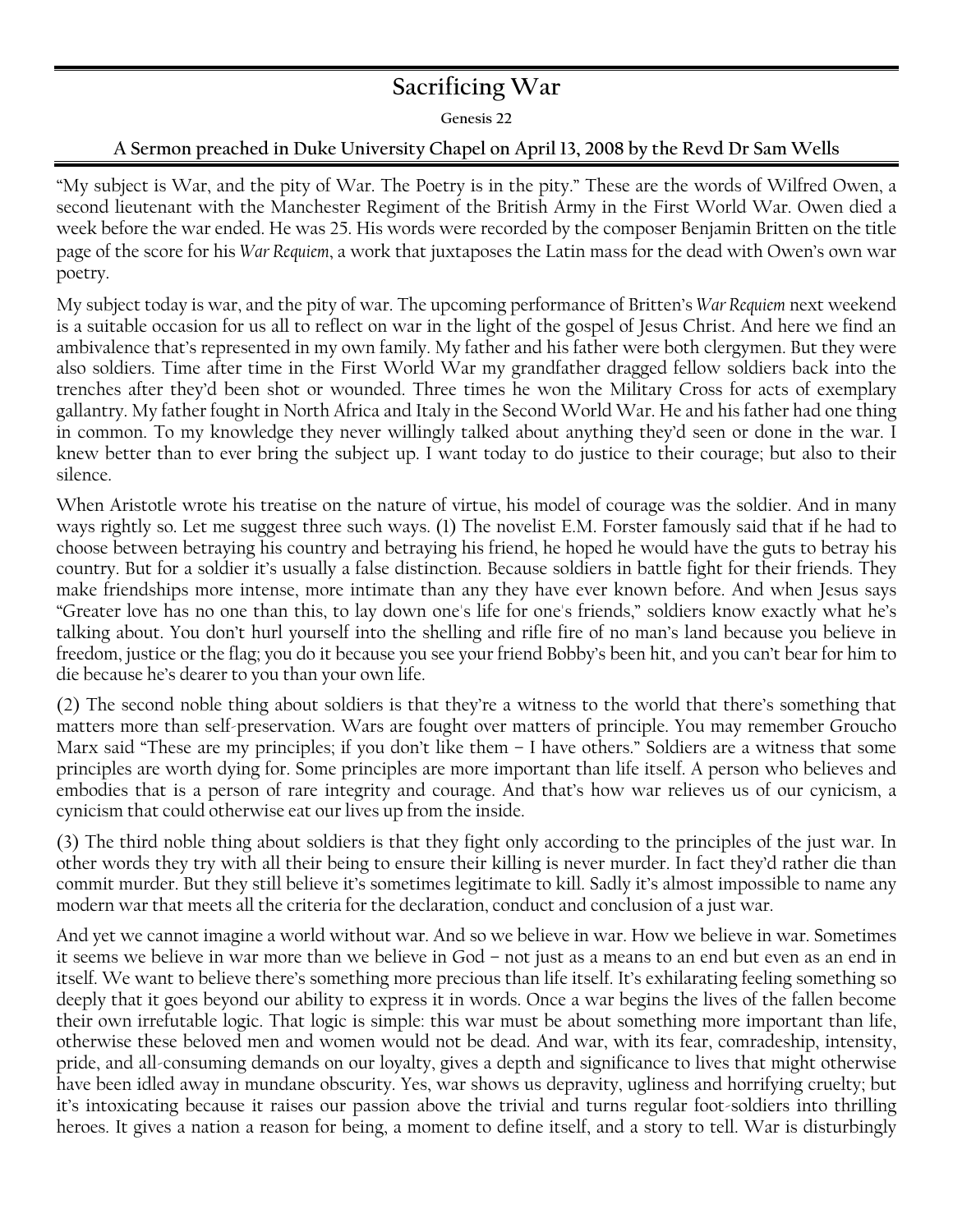beautiful. At the Battle of Fredericksburg in 1862 Robert E. Lee said "It's well that war is so terrible – otherwise we would grow too fond of it."

In England the uniquely just war that's taken as a template for all other wars is the Second World War. The war was against German aggression, but is remembered as a war to save the Jews. In the Northern United States it seems to me the uniquely just war is taken to be the Civil War, which was really a war about secession but is remembered as a war to free the slaves. The American Civil War arguably invented the notion of total war – war involving every dimension of military and civilian life. Total war is nothing less than a massive sacrifice upon a national altar. Chaplains and theologians of the time saw the Civil War as a baptism of blood in which a new nation was being born, an atoning sacrifice that made a sacred people. One Confederate chaplain even prayed these astonishing words: "We should add to the prayer for peace, *let this war continue*, if we are not yet so humbled and disciplined by its trials, as to be prepared for those glorious moral and spiritual gifts, which Thou designest it should confer upon us as a people." Can you imagine praying "Let this war continue?" Only perhaps if you believe in war more than you believe in God.

War becomes the way we know something's true. What's true in our culture comes to be defined by the things we go to war for. But the truth that war is, is not the truth of Christ. War is indeed a sacrifice. But it's not an atoning sacrifice. It's not a sacrifice that takes away sin. War is America's altar. But war is a drug that constantly demands more sacrifices, more death offerings given up to remind ourselves that we're capable of justifying and redeeming our transient lives. If there was no war, there would be no way to express and affirm ultimate value, no way to tie our nation to that ultimate value, and no way to inscribe that ultimate value in our bones.

But what if we *did* know something was true? What if we *did* believe something was truer than war? In Wilfred Owen's poem *The Parable of the Old Man and the Young*, featured prominently in Benjamin Britten's *War Requiem*, Owen begins "So Abram rose, and clave the wood, and went, And took the fire with him, and a knife. And as they sojourned both of them together, Isaac the first-born spake and said, My Father, Behold the preparations, fire and iron, But where the lamb for this burnt-offering?" Owen is building up to the moment where God offers the ram instead of Isaac, echoing today's Old Testament lesson from Genesis 22. And Owen's classical 14 line sonnet is rounded off with the words "Lo! an angel called him out of heaven, Saying, Lay not thy hand upon the lad, Neither do anything to him, thy son. Behold! Caught in a thicket by its horns, A Ram. Offer the Ram of Pride instead."

The poignancy of the story of Abraham and Isaac is that Isaac utterly trusts Abraham and Abraham utterly trusts God. Christians read the story in the light of the death and resurrection of Jesus. We see Jesus reflected in Isaac, because we see Jesus' utter trust for his Father and we see the sacrifice to which Jesus is put. We see Jesus also reflected in the ram, because, unlike Isaac, Jesus really is sacrificed to the point of death. Jesus is the Lamb of God whose sacrifice delivers us from death. Because of Jesus we can see ourselves as Isaac, bound to death but delivered by grace.

And this is the Christian gospel. All the pointlessness and horror of human existence is drawn into the vortex of the cross. The cross is what happens when unending love becomes bonded to a human nature and imagination that can't tolerate it. The cross is humanity's allergic reaction to the love of God. But the reason why the cross is good news is that the early church recognized it as the *last* sacrifice, the one that finally took away sin and became the death of war. The sacrifice of the Son of God is the sacrifice to end all sacrifice. So the war to end all wars was not the Civil War or the First or the Second World War: it was the cross. The dividing wall of hostility between us and God has tumbled down. The good news of the cross is fundamentally that the war is over.

This good news is embodied in the architecture of Coventry Cathedral. Like Dresden in eastern Germany, Coventry was flattened by blanket bombing in the Second World War. The cathedral was reduced to ruins. Rather than obscure the horror and simply rebuild it, the diocese left the cross-shaped ruin as it was and built a resurrected cathedral beside it, as a visual testament to the shape of our redemption in Jesus: cross on one side, not obscured but transcended by resurrection on the other. Britten's *War Requiem* was first performed at the reconsecration of the cathedral in 1962. The building is saying that the cross is more real than war, but we can live despite the cross because God in Christ has given us the resurrection. Standing in the ruins of Coventry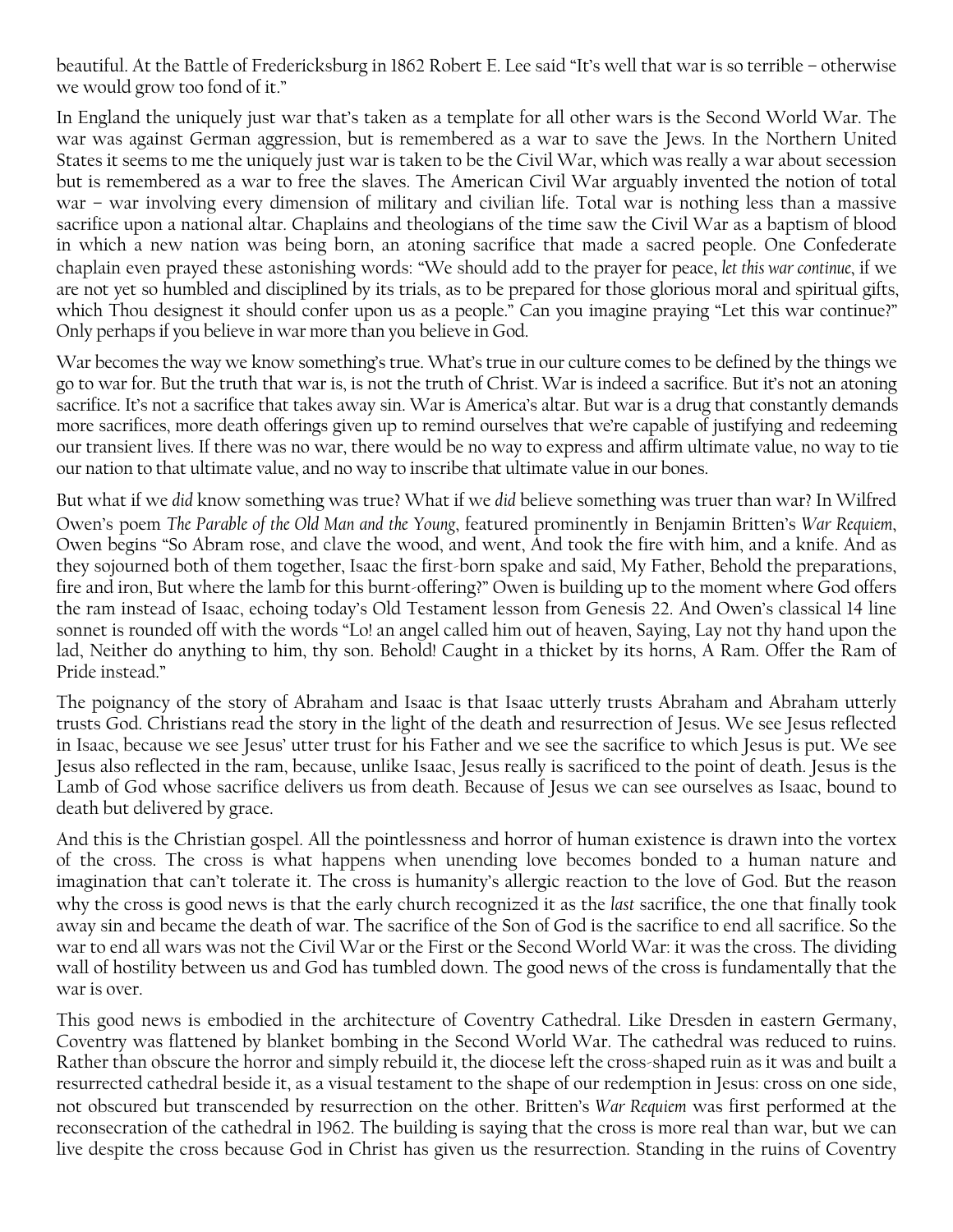Cathedral helps me be reconciled to my father and grandfather, to their courage and their silence. I believe Jesus Christ is the end of war. But I honor those whose courage has led them to die in war – while I long for Christ's death to transform our imaginations so that future generations won't have to face a death like theirs.

And here the irony of Wilfred Owen's poem becomes almost unbearable. Because the poem is a sonnet it ought to finish at the end of the fourteenth line, "Behold! Caught in a thicket by its horns, A Ram. Offer the Ram of Pride instead." What a perfect ending. "Offer the Ram of Pride instead." Despite all the military language of the poem, war is not inevitable. Accept the cross, allow your pride to die and stop trying to make meanings, purposes and glories for yourself that are greater than the ones God has given you.

But the poem doesn't stop there. Jarring the principles of poetry, the gospel and almost any logic, Owen somberly records what happened next. "But the old man would not so, but slew his son, And half the seed of Europe, one by one." In the *War Requiem*, those final words are repeated: "And half the seed of Europe, one by one. And half the seed of Europe, one by one. And half the seed of Europe, one by one. And half the seed of Europe, one by one." Owen portrays the First World War as a rejection of the Christian gospel. He sees it as a declaration that sacrifice must continue because the sacrifice of Christ is not enough. In other words, we're not clear we believe in God but we know for sure that we believe in war.

And here we have the starkest possible clash of meanings. For the Confederate chaplain who prayed "Let this war continue," war is the way God makes us noble, gives us dignity, and shows us truth. For Wilfred Owen God gives us the sacrifice that ends all war, and thus war becomes the most profound way in which we show our rejection of God.

The final irony of war lies one step further. Like irony in general, it has to be handled with care, because irony seems like an insult when one's living with the crucified hearts and loves and memories of war. But the irony needs nonetheless to be named. For Christians, the problem with the weapons of war is fundamentally not that they're too strong but that they're too weak. God has shown us how he goes about setting things straight. The way God redeems evil is not by responding in kind but through self-giving, patient, open-hearted non-resistant love. So it's not that war is so powerful that it's more powerful than God. It's that war is a failed attempt to establish our own meaning, when God has already *given* us the world's meaning in Christ's death and resurrection.

And that's why the picture on the cover of your bulletin is the Christian response to war. The setting is the ruins of the old Coventry Cathedral. In other words it's surrounded by the cross. It's not set in a fantasy land where war doesn't exist; it's set in a context dominated by the damage war has done. It portrays a Caucasian man and an East Asian woman. They're kneeling, as in prayer. But there's someone in the way – someone in between each of them and God. In the case of the man, it's clear he can't be reconciled with God unless he's first reconciled with the woman. And likewise the woman can't be reconciled with God unless she's first reconciled with the man.

Anyone who's really done it knows that reconciliation is harder than war. To destroy a bridge takes a second. To build one takes far longer. To kill can take a moment. To forgive can take a lifetime. The qualities that ennoble war are friendship, loyalty, courage and unselfishness. These qualities are all required to make peace. The trouble is, while we keep war on the table as an option, we shall never fully use those qualities to make peace. We shall prop up the weakness of war, and never develop the imagination and creativity that constitute the power of peace.

The saddest day in modern American history was September 12. The previous day the nation suffered a grievous blow. What took place went to the core of our common life, and made us search desperately for meaning, personally and collectively. We slept nervously or not at all. The following day was a defining moment for America and its friends' sense of God and America and its friends' place in the world. Would the cross be followed by resurrection? Would the sacrifice of the cross be seen as the end of sacrifice? Would America and its friends show the world that they believed in God more than they believed in war? In Owen's words, would they not "slaughter the lamb of pride instead"?

You know the answer. America and England came out all guns blazing. Like the old man in Wilfred Owen's poem, we would not so, and slew our sons. And half the promises of the kingdom of God, one by one.